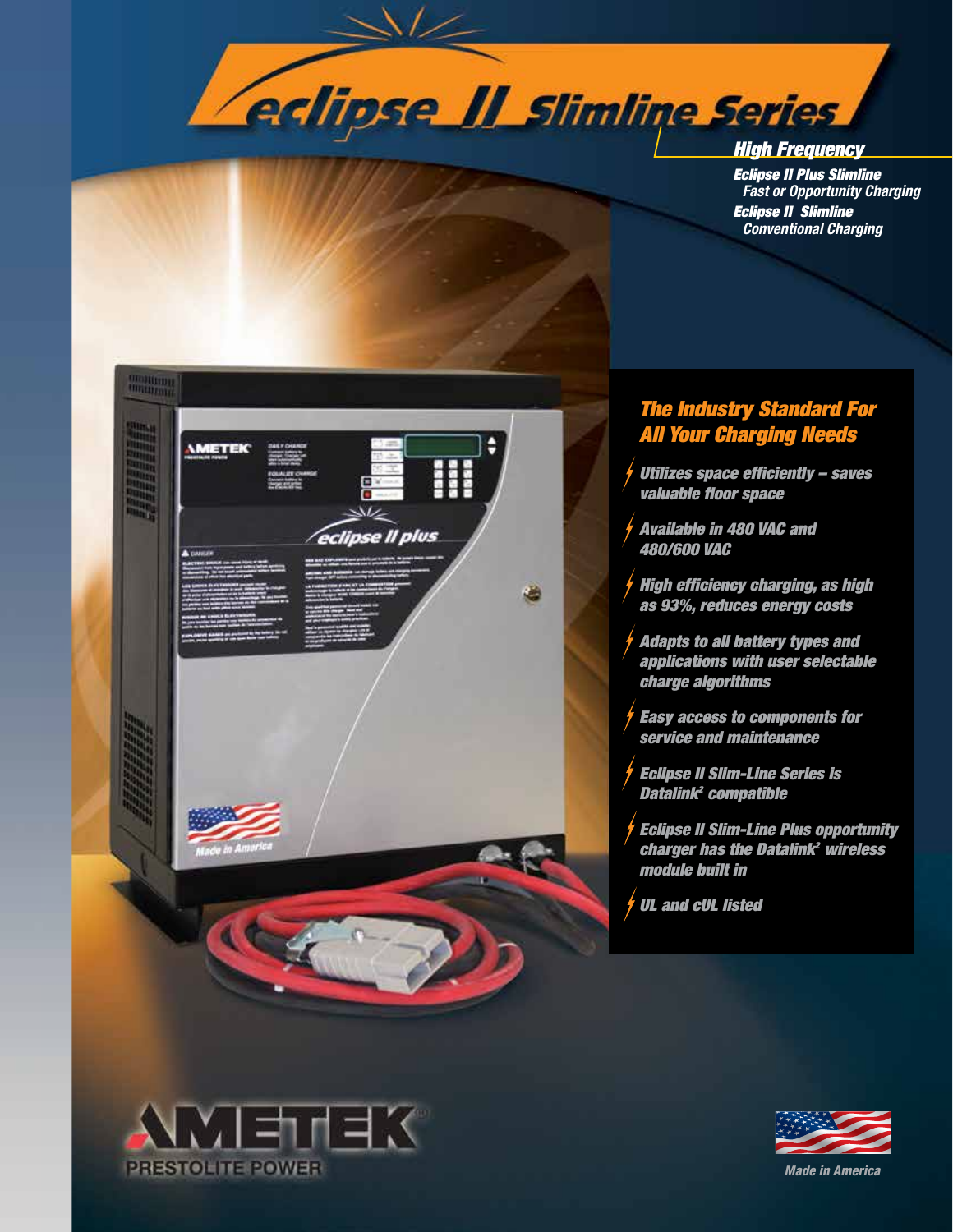



# *Eclipse II Slimline Series*

*The Eclipse II Slimline series is the most adaptive charging solution on the market, and it maintains the same quality you've come to expect from Ametek. The opportunity charging function will sustain the battery between 20% and 80% state of charge via short, opportunistic charges and is able to fully charge your battery in 6 hours or less. Conventional charging mode recharges any fully discharged lead-acid battery within the charger's rated capacity, flooded or sealed, in 8 hours or less.* 

*Advanced IGBT high frequency power conversion circuitry supplies efficient, reliable service in all modes and supports the fast charging capability of the Eclipse II Slimline for when you need your battery available as soon as possible.* 

### *Low Cost Efficient Operation*

The high power demands of opportunity chargers require an energy efficient design. The advanced high frequency design of the Eclipse II Slimline is extremely efficient at up to 93%, converting AC power to usable DC power with the minimum possible impact on the utility grid. The .95 power factor minimizes AC amp draw and thereby reduces installation costs.





*Detail View of CID*

#### *EC2000 Control*

The new EC2000 control is nearly identical in functionality and programmability to AMETEK's popular UC2000 used in the Ultra product line. With a 40 character, alphanumeric LCD display, easy to read information is always available to follow the chargers status. In addition, 4 bright LEDs provide charge status at a glance and the sealed membrane keypad allows for easy customer interface.

### *Energy Saving Features*

Further enhance energy savings by utilizing the EC2000's programmable start modes. Using the Delayed or Time-of-Day start modes of the EC2000 to charge your batteries during off-peak hours can yield up to 50% in additional energy cost saving. The EC2000 also offers Time-of-Day Block-Out to lower utility bills and reduce peak demand by blocking out a period of charging time on one or more chargers.

#### *Minimize Hydrogen Gas Emissions*

The No-Gassing feature of the Eclipse II Slimline allows a programmable time to be set so that should the charger reach the gassing portion of the charge cycle within the set time, the charger would stop charging until the set time has elapsed. Only at this point would the charger continue to charge and take the battery to charge complete.

### *Automatic or Manual Equalize Operation*

All Eclipse II Slimline Series chargers are shipped with Automatic Equalize enabled to ensure that your batteries routinely receive an equalize charge of three hours beyond the normal DV/DT charger termination. Auto Equalize can be set for one of three options: Number of Cycles, Day of Week or BID.

When any automatic equalize function is selected, the equalize button on the keyboard is disabled to prevent unnecessary equalize charges. The ability to automatically equalize batteries provides an exact schedule of equalize charges for better battery maintenance and longer life.

### *BID Equalization Function*

When an AMETEK BID is attached to the battery, it tracks and records completed charge cycles. When the battery is connected to the charger, it reads the BID information to determine how many charge cycles have been completed since it was last equalized. When the number of completed cycles matches the user selected equalize interval, the charger will equalize that battery. This ensures that each battery is equalized at the intervals selected by the customer regardless of which charger is connected.

### *Battery Cool Down*

Battery cool down allows the battery to cool down before use, which allows for increased control of battery rotation, resulting in increased battery efficiency and longer life. Battery cool down can be programmed from the EC2000 keypad from 0-8 hours in one hour increments. After the recharge is complete, the display will read "battery cool down" until the predetermined cool down period has ended, at which time the charge complete LED is illuminated.

#### *Regulation*

The Eclipse II Slimline Series is designed to hold the finish current to within  $+/-2\%$  over a wide range of line voltage variations.

#### *Mounting Options*

The Eclipse II Slimline comes with removable legs and wall mounting brackets for shelf or wall mounting.

#### *Quiet Fan Cooling*

The charger utilizes an advanced fan design to cool the electronics, extending life while providing low sound levels for quiet operation.

### *3 Year Full Warranty*

Repair costs are minimized through a 3 year full warranty for the original purchaser. Warranty covers labor, travel, and parts replacement.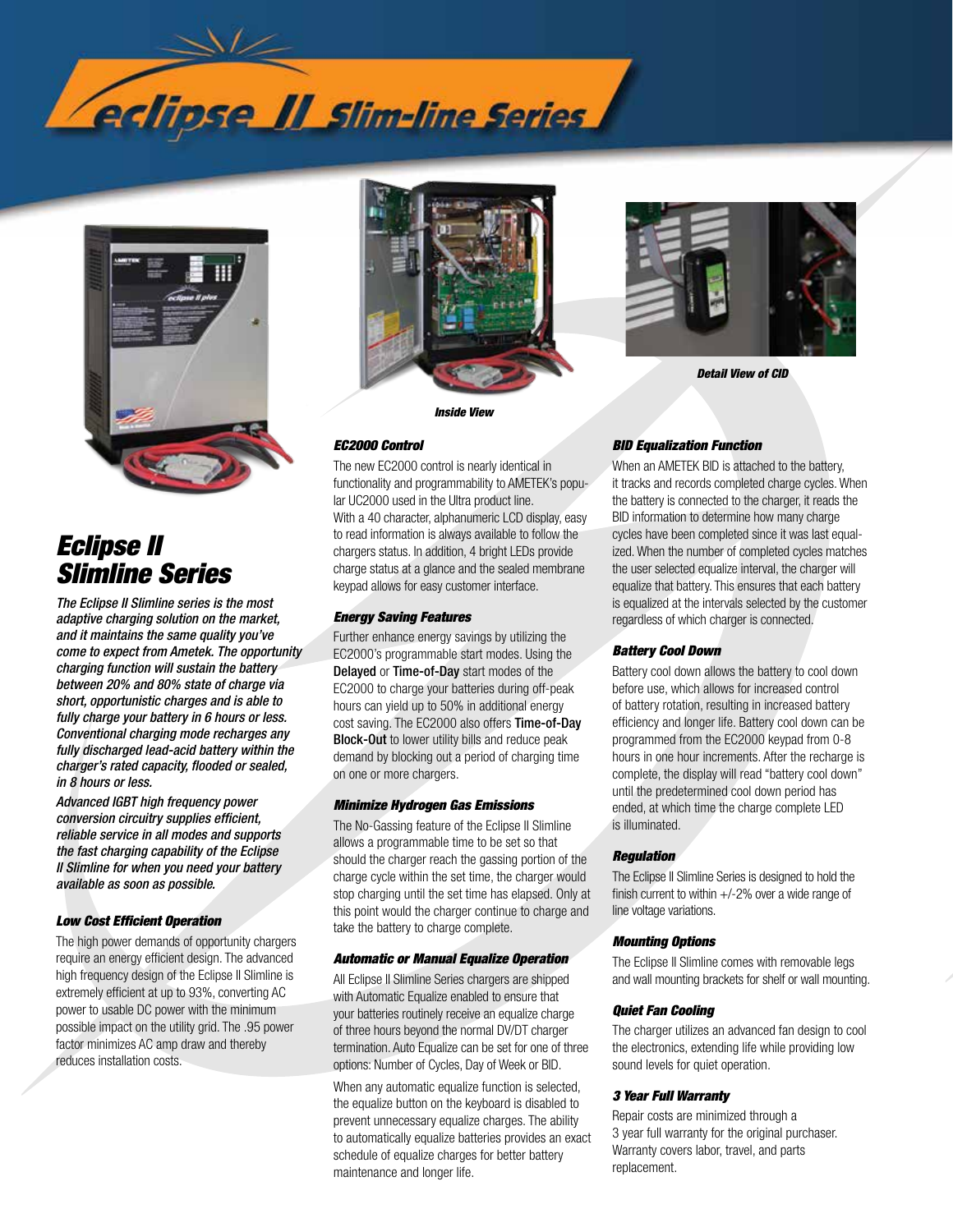### *Eclipse II Plus Slimline – Fast or Opportunity Charging Eclipse II Slimline – Conventional Charging*



### *Prevent Overcharging*

Back-up timers protect your batteries from overcharging by shutting the charger off in the event that the battery does not reach 80% charged in 9 hours, or does not reach charge complete within 4 hours of reaching the 80% charged point. The charger also monitors the ampere hours returned and if the ampere hours returned exceed the rated ampere hour capacity by 125%, the charger will shutdown, protecting your battery from harmful overcharging. (150% on equalize cycles.)

### *Charge Cycle Archive*

The charger will collect and save 21 items of charge cycle information for the last 500 charge cycles. This valuable information can then be reviewed manually from the front panel, or it can also be downloaded wirelessly using our Datalink<sup>2</sup> system.

### *Operating Modes*

Multi-cell: automatically matches output voltage to battery

Fixed-cell: set for specific battery voltage, rejects others

BID mode: information programmed in BID determines charger operation

Timer Start: operated as a manual timer for maintenance and shop charging

### *Refresh Charge*

Start off the week with fully charged batteries. Anytime the battery is left plugged into the charger for an extended time, such as over a long weekend, the charger will restart automatically and top off the battery to ensure your trucks are running at peak performance.

### *Monitor Battery and Charger Operation*

With no spare batteries, it's important to know that your batteries are being properly charged and maintained. The functionality of the Eclipse II Series chargers can be greatly enhanced through the addition of the optional Battery Identification Module, BID. The BID is programmed with battery information including rated AH capacity, rated voltage, battery type, and start rate for opportunity charging.

Batteries with BIDs will be automatically recognized by the charger, allowing the charger to charge at the proper voltage and current levels for the type of battery connected. The BID eliminates any manual charger settings. The Eclipse II Series charger charges all battery types.

### *BID with Electrolyte Sensor*



The addition of an electrolyte sensor to the standard BID allows the charger to sense when the connected battery needs to be checked for electrolyte levels.

At charge complete, the BID will send a signal to the charger that the electrolyte level is low, and the control will display a message instructing the operator to check the battery.

### *Wireless Fleet Management System*

The Eclipse II Slimline Series is Datalink<sup>2</sup> compatible and the Eclipse II Plus Slimline has the Datalink<sup>2</sup> wireless module built-in. Datalink<sup>2</sup> gives you the opportunity to monitor battery usage and identify bad situations before they become problems that lead to down time.

Datalink<sup>2</sup> greatly enhances the ability to collect charge and discharge data from the charger. The transfer of data occurs wirelessly utilizing our proprietary wireless network in combination with a powerful transceiver. Typical communication range is 1,500 ft in a normal operating environment and with communication between chargers, this range is doubled to a 3,000 ft radius. The actual range in your facility can vary greatly based on numerous factors. It is not necessary for the system to be integrated into the customer's network.

### *Battery Identification Module*



The functionality of the Eclipse II Slimline Series chargers scan be greatly enhanced through the addition of the optional Battery Identification Module, BID. The BID is

programmed with battery information including rated AH capacity, rated voltage, battery type and more.

### *BID with Ampere Hour Accumulator*



When equipped, a battery with an ampere-hour accumulator BID will transmit to the EC2000 control, the updated AH data.

The accumulated AHs for both charge and discharge cycles are stored in the BID along with the lifetime average battery temperature, and is readable from the EC2000 control and through the Datalink<sup>2</sup> System. The accumulated ampere-hours are essential to support battery warranty and to predict battery end of life.

### *Dimensions*



Add 1-1/2" height for removable legs Add 1-1/2" width for removable wall brackets